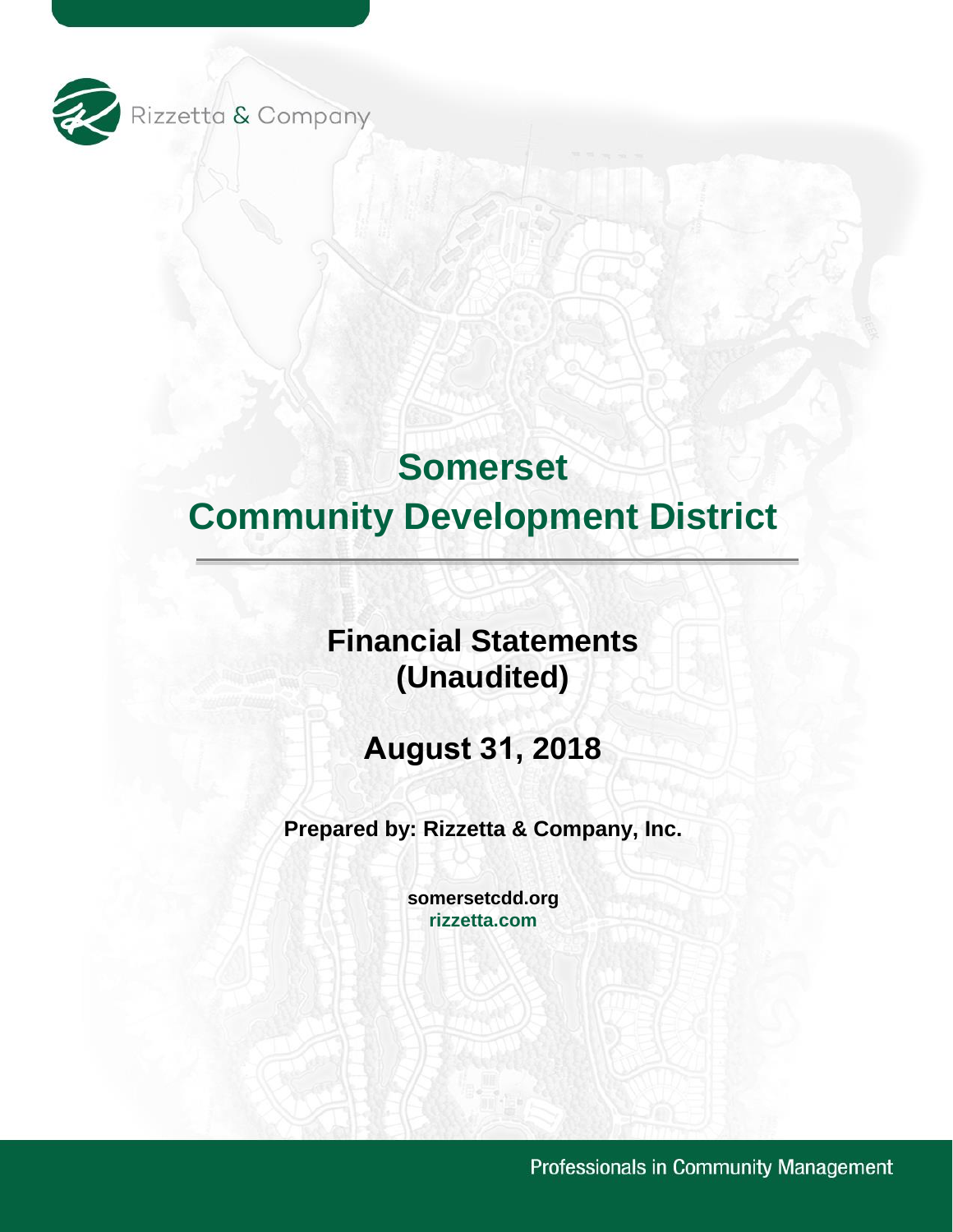#### Balance Sheet

As of 8/31/2018

(In Whole Numbers)

|                                    | General Fund | <b>Reserve Fund</b> | Debt Service<br>Fund | Total<br>Governmental<br>Funds | General Fixed<br><b>Assets Account</b><br>Group | General<br>Long-Term Debt<br>Account Group |
|------------------------------------|--------------|---------------------|----------------------|--------------------------------|-------------------------------------------------|--------------------------------------------|
| Assets                             |              |                     |                      |                                |                                                 |                                            |
| Cash In Bank                       | 229,221      | $\theta$            | $\mathbf{0}$         | 229,221                        | $\Omega$                                        | 0                                          |
| Investments                        | 25,298       | $\Omega$            | 1,487,799            | 1,513,097                      |                                                 |                                            |
| <b>Investments--Reserves</b>       | 0            | 463,870             | $\boldsymbol{0}$     | 463,870                        |                                                 | 0                                          |
| <b>Accounts Receivable</b>         |              |                     | 0                    |                                |                                                 |                                            |
| Prepaid Expenses                   |              |                     | 0                    |                                |                                                 |                                            |
| Due From Other Funds               | 26,502       |                     | $\Omega$             | 26,502                         |                                                 |                                            |
| Amount Available in Debt Service   |              |                     |                      |                                |                                                 | 1,461,297                                  |
| Amount To Be Provided Debt Service |              |                     | 0                    |                                | $\Omega$                                        | 11,933,703                                 |
| <b>Fixed Assets</b>                |              |                     | $\mathbf{0}$         | 0                              | 10,915,039                                      | $\theta$                                   |
| <b>Total Assets</b>                | 281,021      | 463,870             | 1,487,799            | 2,232,690                      | 10,915,039                                      | 13,395,000                                 |
| Liabilities                        |              |                     |                      |                                |                                                 |                                            |
| Accounts Payable                   | 4,730        | $\theta$            | $\mathbf{0}$         | 4,730                          | $\Omega$                                        |                                            |
| Accrued Expenses Payable           | 1,540        |                     | $\theta$             | 1,540                          |                                                 |                                            |
| Due To Other Funds                 | 0            |                     | 26,502               | 26,502                         |                                                 |                                            |
| Other Bonds Payable                |              | 0                   | $\theta$             | $\Omega$                       |                                                 |                                            |
| Revenue Bonds Payable--Long Term   | 0            |                     | 0                    |                                | $\theta$                                        | 13,395,000                                 |
| <b>Total Liabilities</b>           | 6,270        | $\theta$            | 26,502               | 32,772                         | $\Omega$                                        | 13,395,000                                 |
| Fund Equity & Other Credits        |              |                     |                      |                                |                                                 |                                            |
| <b>Beginning Fund Balance</b>      | 84,907       | 311,275             | 1,445,663            | 1,841,846                      | 10,915,039                                      | $\theta$                                   |
| Net Change in Fund Balance         | 189,844      | 152,595             | 15,634               | 358,073                        | $\Omega$                                        | 0                                          |
| Total Fund Equity & Other Credits  | 274,751      | 463,870             | 1,461,297            | 2,199,918                      | 10,915,039                                      | $\overline{0}$                             |
| Total Liabilities & Fund Equity    | 281,021      | 463,870             | 1,487,799            | 2,232,690                      | 10,915,039                                      | 13,395,000                                 |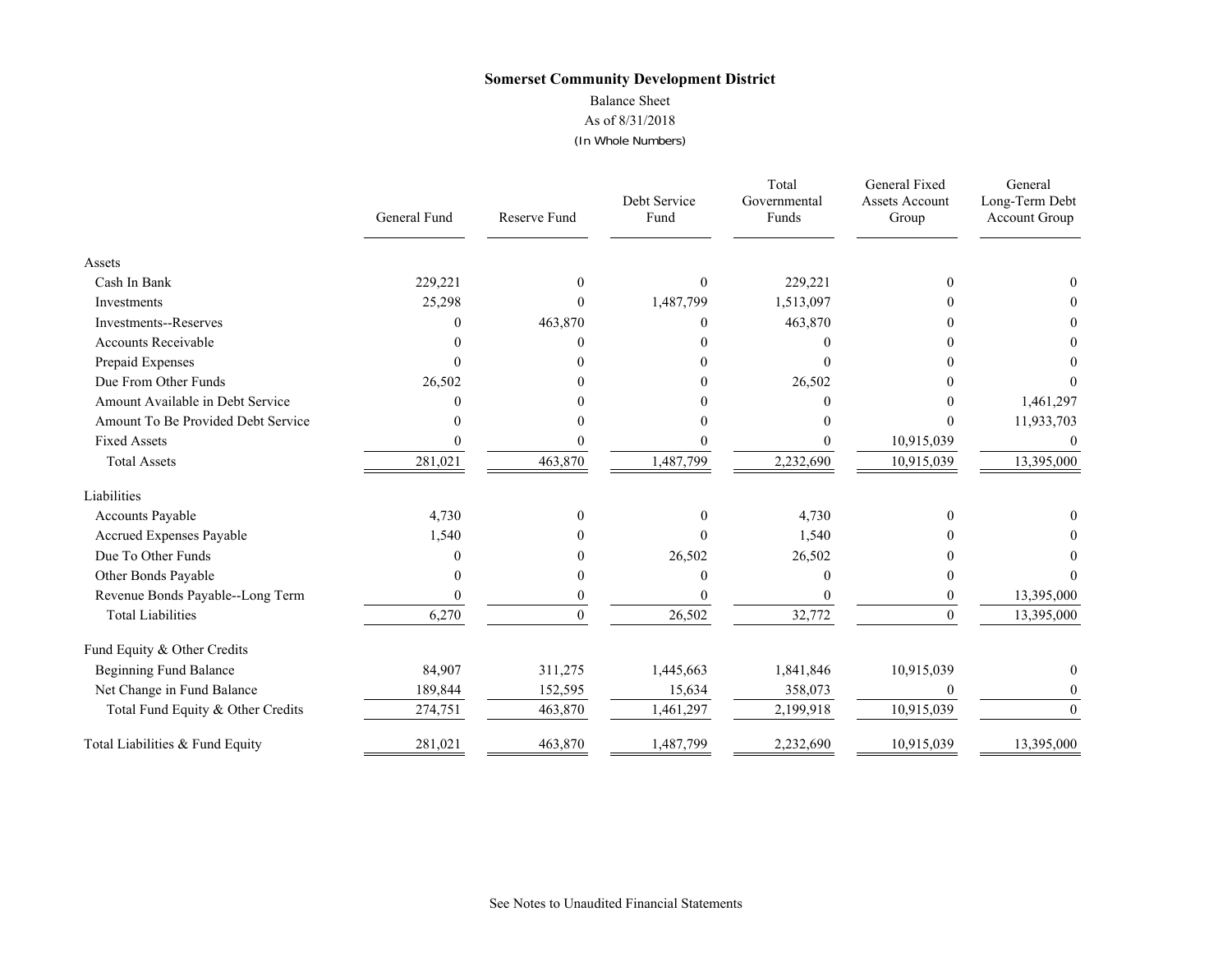Statement of Revenues and Expenditures

001 - General Fund

From 8/1/2018 Through 8/31/2018

(In Whole Numbers)

|                                                    | Monthly<br>Actual | Monthly<br><b>Budget</b> | Monthly<br>Variance | <b>YTD</b><br>Actual | <b>YTD</b><br>Actual | <b>YTD</b><br>Variance | Annual<br><b>Budget</b> |
|----------------------------------------------------|-------------------|--------------------------|---------------------|----------------------|----------------------|------------------------|-------------------------|
| Revenues                                           |                   |                          |                     |                      |                      |                        |                         |
| <b>Interest Earnings</b>                           |                   |                          |                     |                      |                      |                        |                         |
| <b>Interest Earnings</b>                           | 18                | $\boldsymbol{0}$         | 18                  | 174                  | $\boldsymbol{0}$     | 174                    | $\boldsymbol{0}$        |
| Special Assessments                                |                   |                          |                     |                      |                      |                        |                         |
| Tax Roll                                           | $\boldsymbol{0}$  | $\boldsymbol{0}$         | $\boldsymbol{0}$    | 154,578              | 149,747              | 4,831                  | 149,747                 |
| Off Roll                                           | $\boldsymbol{0}$  | $\boldsymbol{0}$         | $\boldsymbol{0}$    | 267,660              | 267,028              | 632                    | 267,028                 |
| <b>Total Revenues</b>                              | 18                | $\boldsymbol{0}$         | 18                  | 422,412              | 416,775              | 5,637                  | 416,775                 |
| Expenditures                                       |                   |                          |                     |                      |                      |                        |                         |
| Legislative                                        |                   |                          |                     |                      |                      |                        |                         |
| <b>Supervisor Fees</b>                             | 800               | 200                      | (600)               | 800                  | 2,200                | 1,400                  | 2,400                   |
| Financial & Administrative                         |                   |                          |                     |                      |                      |                        |                         |
| <b>Administrative Services</b>                     | 375               | 375                      | $\boldsymbol{0}$    | 4,125                | 4,125                | $\boldsymbol{0}$       | 4,500                   |
| District Management                                | 2,142             | 2,142                    | $\theta$            | 23,558               | 23,558               | $\overline{0}$         | 25,700                  |
| District Engineer                                  | $\boldsymbol{0}$  | 300                      | 300                 | 7,000                | 3,300                | (3,700)                | 3,600                   |
| Disclosure Report                                  | $\mathbf{0}$      | $\mathbf{0}$             | $\mathbf{0}$        | 1,500                | 500                  | (1,000)                | 500                     |
| <b>Trustees Fees</b>                               | 4,330             | 1,083                    | (3,247)             | 8,799                | 6,500                | (2,299)                | 6,500                   |
| Financial & Revenue Collections                    | 417               | 417                      | $\boldsymbol{0}$    | 9,583                | 9,583                | $\mathbf{0}$           | 10,000                  |
| <b>Accounting Services</b>                         | 1,417             | 1,417                    | $\boldsymbol{0}$    | 15,583               | 15,583               | $\theta$               | 17,000                  |
| <b>Auditing Services</b>                           | $\mathbf{0}$      | $\mathbf{0}$             | $\boldsymbol{0}$    | 3,223                | 3,200                | (23)                   | 3,200                   |
| Arbitrage Rebate Calculation                       | $\boldsymbol{0}$  | $\theta$                 | $\mathbf{0}$        | $\boldsymbol{0}$     | 650                  | 650                    | 650                     |
| Travel                                             | $\mathbf{0}$      | 42                       | 42                  | $\boldsymbol{0}$     | 458                  | 458                    | 500                     |
| Public Officials Liability<br>Insurance            | $\mathbf{0}$      | $\boldsymbol{0}$         | $\boldsymbol{0}$    | 2,750                | 5,000                | 2,250                  | 5,000                   |
| Miscellaneous Fees                                 | $\boldsymbol{0}$  | 63                       | 63                  | 250                  | 688                  | 438                    | 750                     |
| <b>Legal Advertising</b>                           | 448               | 150                      | (298)               | 791                  | 1,650                | 859                    | 1,800                   |
| Dues, Licenses & Fees                              | $\boldsymbol{0}$  | $\mathbf{0}$             | $\boldsymbol{0}$    | 175                  | 175                  | $\theta$               | 175                     |
| Website Hostin, Maintenence,<br>Backup (and EMail) | 100               | 217                      | 117                 | 1,100                | 2,383                | 1,283                  | 2,600                   |
| Legal Counsel                                      |                   |                          |                     |                      |                      |                        |                         |
| <b>District Counsel</b>                            | 500               | 1,167                    | 667                 | 7,006                | 12,833               | 5,828                  | 14,000                  |
| <b>Electric Utility Services</b>                   |                   |                          |                     |                      |                      |                        |                         |
| <b>Street Lights</b>                               | $\boldsymbol{0}$  | 2,250                    | 2,250               | $\boldsymbol{0}$     | 24,750               | 24,750                 | 27,000                  |
| Utility-Irrigation                                 | 292               | 625                      | 333                 | 5,459                | 6,875                | 1,416                  | 7,500                   |
| Stormwater Control                                 |                   |                          |                     |                      |                      |                        |                         |
| Stormwater System Maintenance                      | $\boldsymbol{0}$  | 417                      | 417                 | $\boldsymbol{0}$     | 4,583                | 4,583                  | 5,000                   |
| Lake/Pond Bank Maintenance                         | 40                | 417                      | 377                 | 1,305                | 4,583                | 3,278                  | 5,000                   |
| Miscellaneous Expense/Pond<br>Liner Repair         | $\boldsymbol{0}$  | 208                      | 208                 | $\boldsymbol{0}$     | 2,292                | 2,292                  | 2,500                   |
| <b>Aquatic Plant Replacement</b>                   | $\boldsymbol{0}$  | 300                      | 300                 | $\boldsymbol{0}$     | 3,300                | 3,300                  | 3,600                   |
| Other Physical Environment                         |                   |                          |                     |                      |                      |                        |                         |
| General Liability Insurance                        | $\boldsymbol{0}$  | $\boldsymbol{0}$         | $\boldsymbol{0}$    | 5,050                | 6,500                | 1,450                  | 6,500                   |
| Landscape Maintenance                              | 513               | 7,917                    | 7,404               | 83,133               | 87,083               | 3,950                  | 95,000                  |
| <b>Irrigation Repairs</b>                          | $\boldsymbol{0}$  | 500                      | 500                 | 3,650                | 5,500                | 1,850                  | 6,000                   |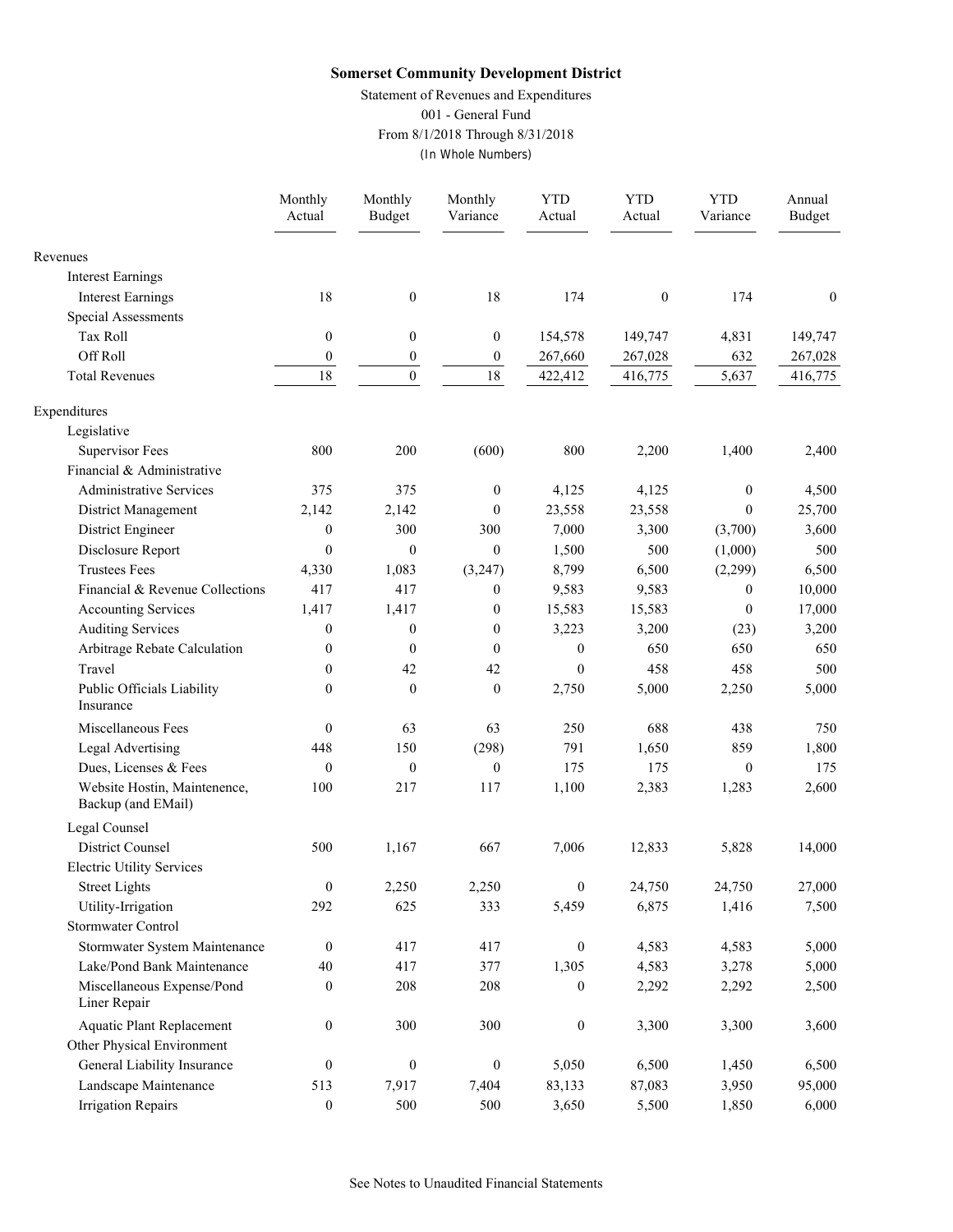Statement of Revenues and Expenditures

001 - General Fund

From 8/1/2018 Through 8/31/2018

(In Whole Numbers)

|                                                                 | Monthly<br>Actual | Monthly<br><b>Budget</b> | Monthly<br>Variance | <b>YTD</b><br>Actual | <b>YTD</b><br>Actual | <b>YTD</b><br>Variance | Annual<br><b>Budget</b> |
|-----------------------------------------------------------------|-------------------|--------------------------|---------------------|----------------------|----------------------|------------------------|-------------------------|
| Irrigation System Supply Pump<br>Maintenance                    | 363               | 500                      | 138                 | 10,844               | 5,500                | (5,344)                | 6,000                   |
| Ornamental Lighting $\&$<br>Maintenance                         | $\boldsymbol{0}$  | 42                       | 42                  | $\boldsymbol{0}$     | 458                  | 458                    | 500                     |
| Irrigation Well Maintenance and<br>Repair                       | $\mathbf{0}$      | 300                      | 300                 | 149                  | 3,300                | 3,152                  | 3,600                   |
| Irrigation System-Feeder Pump<br>Maintenance                    | $\mathbf{0}$      | 83                       | 83                  | $\mathbf{0}$         | 917                  | 917                    | 1,000                   |
| Irrigation System-Feeder Pump<br>Chemicals                      | $\theta$          | 500                      | 500                 | 153                  | 5,500                | 5,347                  | 6,000                   |
| Pond Well Inspections NPDES                                     | 2,375             | 4,333                    | 1,958               | 21,525               | 47,667               | 26,142                 | 52,000                  |
| Landscape Replacement Plants,<br>Shrubs, Trees                  | $\mathbf{0}$      | 6,100                    | 6,100               | $\mathbf{0}$         | 67,100               | 67,100                 | 73,200                  |
| Landscape Miscellaneous Palm<br>Trees                           | $\boldsymbol{0}$  | 750                      | 750                 | $\boldsymbol{0}$     | 8,250                | 8,250                  | 9,000                   |
| Landscape - Mulch                                               | $\mathbf{0}$      | 125                      | 125                 | $\boldsymbol{0}$     | 1,375                | 1,375                  | 1,500                   |
| Road & Street Facilities                                        |                   |                          |                     |                      |                      |                        |                         |
| Street Light Decorative Light<br>Maintenance                    | $\mathbf{0}$      | 167                      | 167                 | 15,058               | 1,833                | (13,224)               | 2,000                   |
| Street/Parking Lot Sweeping                                     | $\mathbf{0}$      | 417                      | 417                 | $\overline{0}$       | 4,583                | 4,583                  | 5,000                   |
| <b>Total Expenditures</b>                                       | 14,111            | 33,521                   | 19,410              | 232,568              | 384,338              | 151,770                | 416,775                 |
| Excess of Revenue Over (Under)<br>Expenditures                  | (14,093)          | (33, 521)                | 19,428              | 189,844              | 32,437               | 157,407                | $\mathbf{0}$            |
| Excess of Rev./Other Sources Over<br>(Under) Expend./Other Uses | (14,093)          | (33,521)                 | 19,428              | 189,844              | 32,437               | 157,407                | $\boldsymbol{0}$        |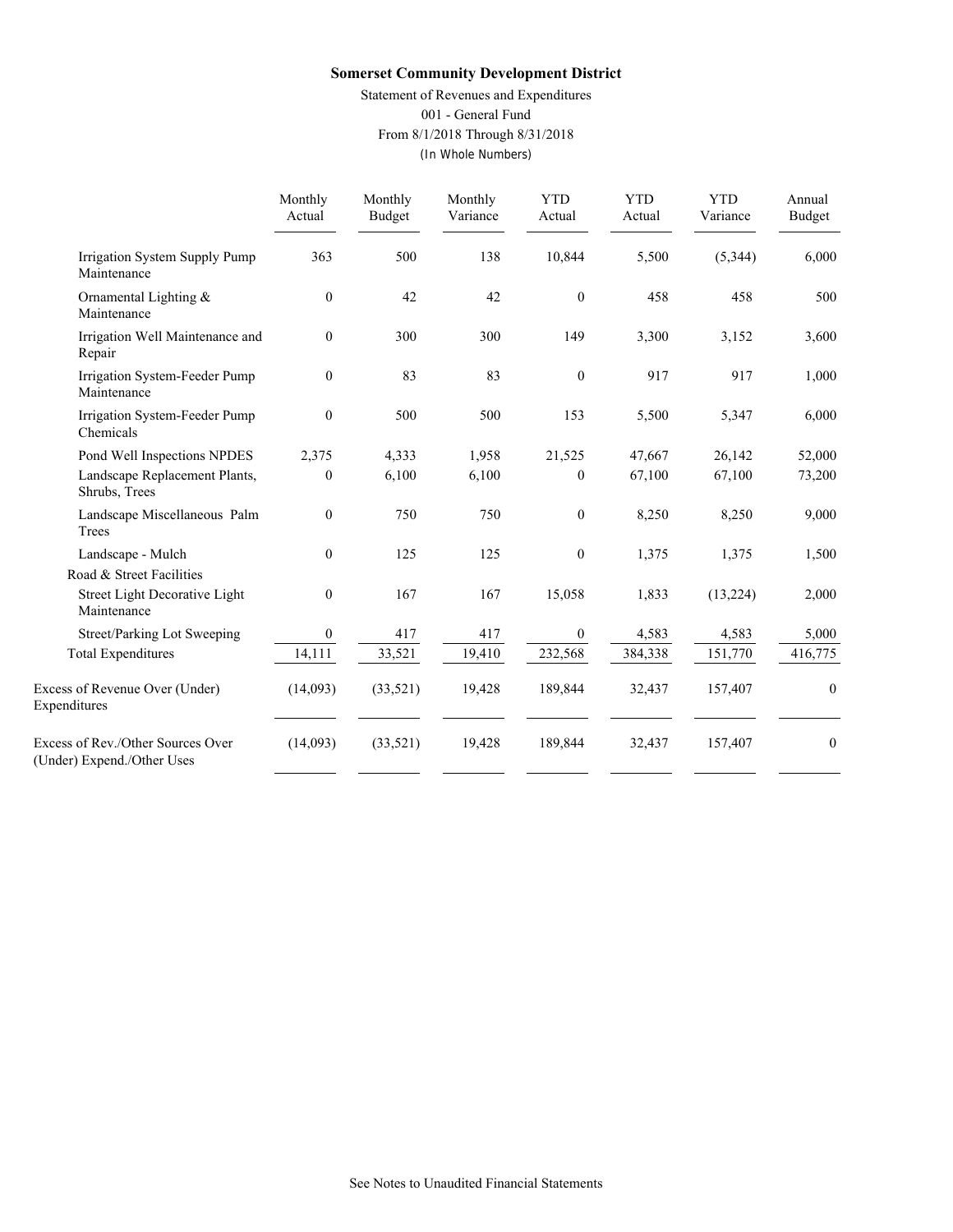Statement of Revenues and Expenditures 005 - Reserve Fund From 10/1/2017 Through 8/31/2018 (In Whole Numbers)

|                                                                 | Annual Budget    | <b>Current Period</b><br>Actual | Budget To<br><b>Actual Variance</b> | <b>Budget Percent</b><br>Remaining |
|-----------------------------------------------------------------|------------------|---------------------------------|-------------------------------------|------------------------------------|
| Revenues                                                        |                  |                                 |                                     |                                    |
| <b>Interest Earnings</b>                                        |                  |                                 |                                     |                                    |
| <b>Interest Earnings</b>                                        | $\theta$         | 2,595                           | 2,595                               | $0.00\%$                           |
| <b>Special Assessments</b>                                      |                  |                                 |                                     |                                    |
| <b>Tax Roll</b>                                                 | 80,000           | 80,000                          | $\mathbf{0}$                        | $0.00\%$                           |
| Off Roll                                                        | 70,000           | 70,000                          | 0                                   | $0.00\%$                           |
| <b>Total Revenues</b>                                           | 150,000          | 152,595                         | 2,595                               | 1.73%                              |
| Expenditures                                                    |                  |                                 |                                     |                                    |
| Contingency                                                     |                  |                                 |                                     |                                    |
| <b>Capital Reserves</b>                                         | 150,000          | 0                               | 150,000                             | 100.00%                            |
| <b>Total Expenditures</b>                                       | 150,000          | $\Omega$                        | 150,000                             | 100.00%                            |
| Excess of Revenue Over (Under)<br>Expenditures                  | $\boldsymbol{0}$ | 152,595                         | 152,595                             | $0.00\%$                           |
| Excess of Rev./Other Sources Over<br>(Under) Expend./Other Uses | $\boldsymbol{0}$ | 152,595                         | 152,595                             | $0.00\%$                           |
| Fund Balance, Beginning of Period                               |                  |                                 |                                     |                                    |
|                                                                 | $\boldsymbol{0}$ | 311,275                         | 311,275                             | $0.00\%$                           |
| Fund Balance, End of Period                                     | 0                | 463,870                         | 463,870                             | $0.00\%$                           |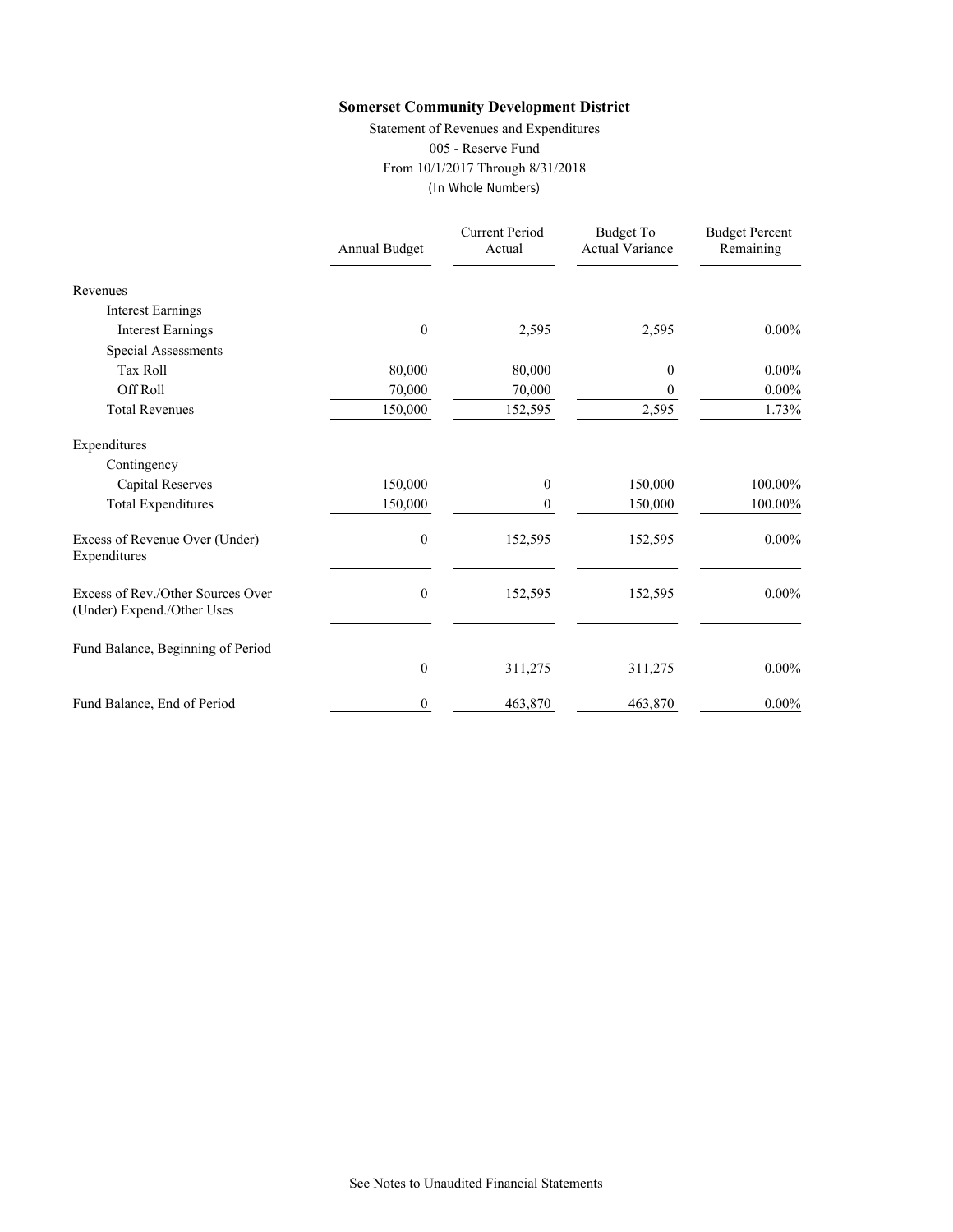Statement of Revenues and Expenditures 200 - Debt Service Fund From 10/1/2017 Through 8/31/2018 (In Whole Numbers)

|                                                                 | Annual Budget    | <b>Current Period</b><br>Actual | <b>Budget To</b><br><b>Actual Variance</b> | <b>Budget Percent</b><br>Remaining |
|-----------------------------------------------------------------|------------------|---------------------------------|--------------------------------------------|------------------------------------|
| Revenues                                                        |                  |                                 |                                            |                                    |
| <b>Interest Earnings</b>                                        |                  |                                 |                                            |                                    |
| <b>Interest Earnings</b>                                        | $\boldsymbol{0}$ | 16,928                          | 16,928                                     | $0.00\%$                           |
| Special Assessments                                             |                  |                                 |                                            |                                    |
| <b>Tax Roll</b>                                                 | 464,704          | 475,780                         | 11,076                                     | 2.38%                              |
| Off Roll                                                        | 684,855          | 684,855                         | 0                                          | $0.00\%$                           |
| <b>Total Revenues</b>                                           | 1,149,559        | 1,177,564                       | 28,005                                     | 2.44%                              |
| Expenditures                                                    |                  |                                 |                                            |                                    |
| Debt Service                                                    |                  |                                 |                                            |                                    |
| Interest                                                        | 749,559          | 731,930                         | 17,629                                     | 2.35%                              |
| Principal                                                       | 400,000          | 430,000                         | (30,000)                                   | $(7.50)\%$                         |
| <b>Total Expenditures</b>                                       | 1,149,559        | 1,161,930                       | (12, 371)                                  | $(1.08)\%$                         |
| Excess of Revenue Over (Under)<br>Expenditures                  | $\boldsymbol{0}$ | 15,634                          | 15,634                                     | $0.00\%$                           |
| Excess of Rev./Other Sources Over<br>(Under) Expend./Other Uses | $\boldsymbol{0}$ | 15,634                          | 15,634                                     | $0.00\%$                           |
| Fund Balance, Beginning of Period                               |                  |                                 |                                            |                                    |
|                                                                 | $\boldsymbol{0}$ | 1,445,663                       | 1,445,663                                  | $0.00\%$                           |
| Fund Balance, End of Period                                     | 0                | 1,461,297                       | 1,461,297                                  | $0.00\%$                           |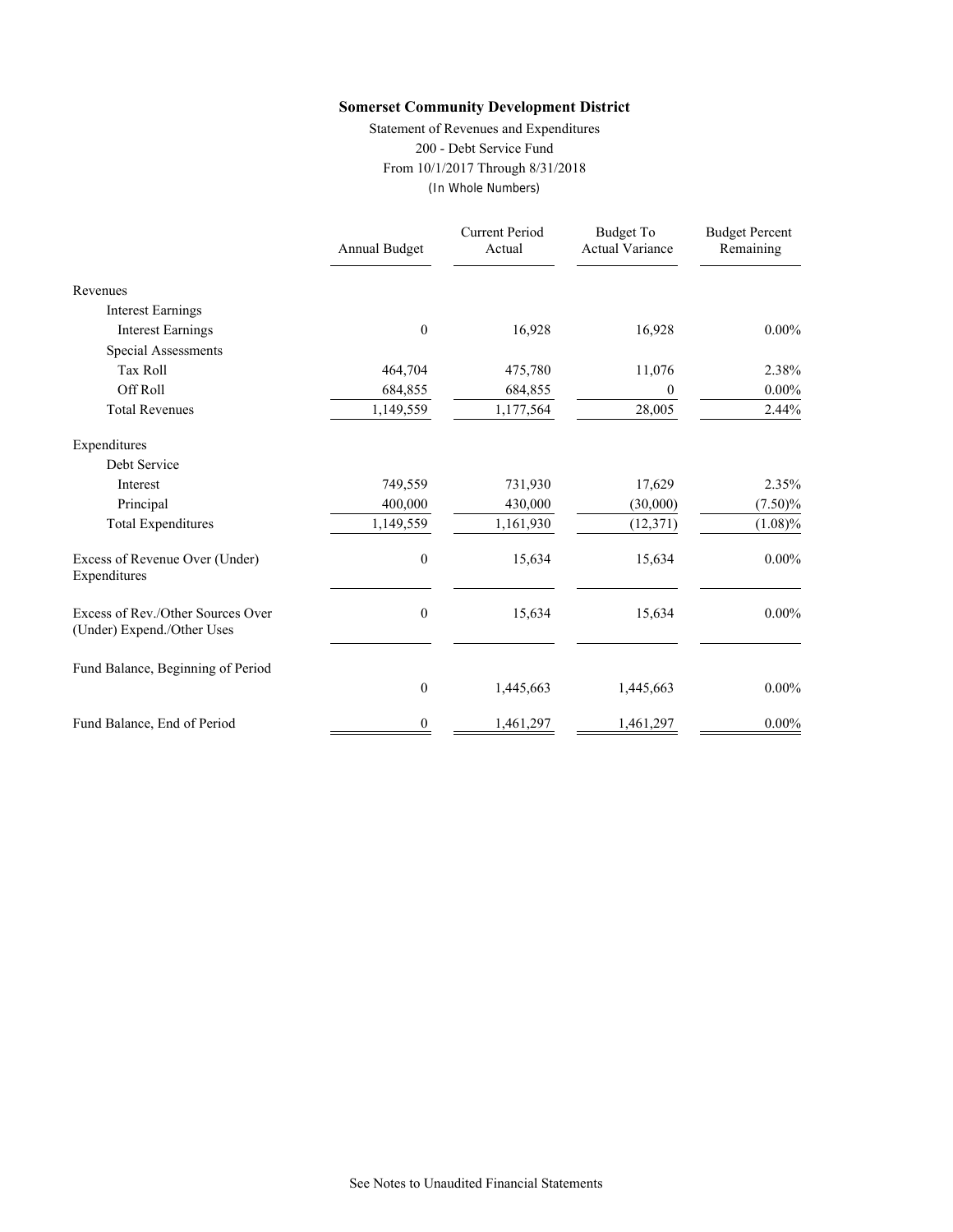#### **Somerset CDD Investment Summary August 31, 2018**

| Account                                                | Investment                                      |    | <b>Balance as of</b><br><b>August 31, 2018</b> |
|--------------------------------------------------------|-------------------------------------------------|----|------------------------------------------------|
| The Bank of Tampa<br>The Bank of Tampa ICS - Operating | Money Market Account                            | \$ | 5,277                                          |
| The Huntington National Bank                           | Money Market Account                            |    | 20,021                                         |
|                                                        | <b>Total General Fund Investments</b>           | S  | 25,298                                         |
| The Bank of Tampa ICS - Capital Reserve                |                                                 |    |                                                |
| Pinnacle Bank                                          | Money Market Account                            |    | 225,196                                        |
| Western Alliance Bank                                  | Money Market Account                            |    | 238,674                                        |
|                                                        | <b>Total Reserve Fund Investments</b>           |    | 463,870                                        |
| US Bank Series 2005 Prepayment                         | First American Treasury Obligation Fund Class Z | \$ | 28,720                                         |
| US Bank Series 2005 Reserve                            | First American Treasury Obligation Fund Class Z |    | 891,976                                        |
| US Bank Series 2005 Revenue                            | First American Treasury Obligation Fund Class Z |    | 567,103                                        |
|                                                        | <b>Total Debt Service Fund Investments</b>      |    | 1,487,799                                      |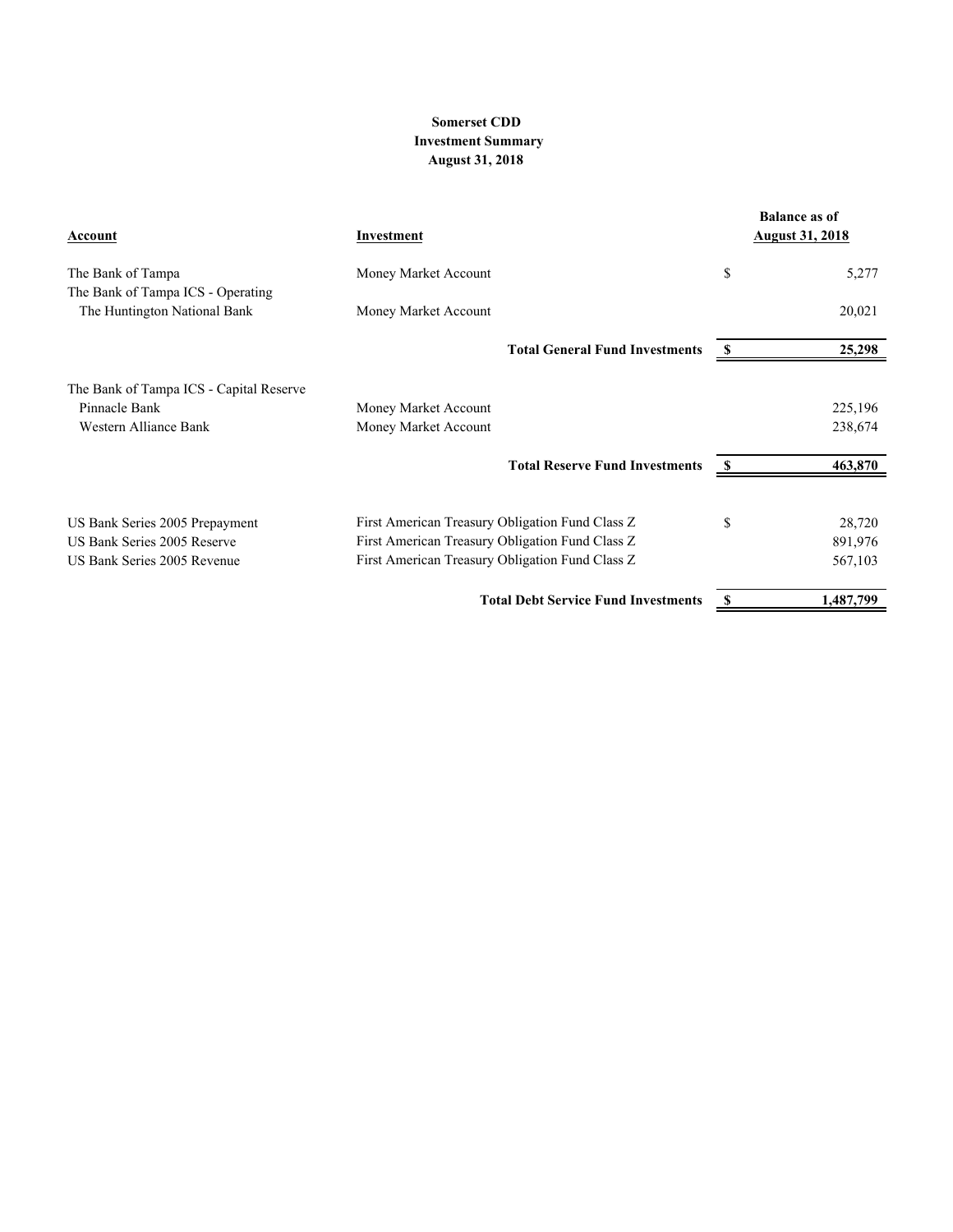Aged Payables by Invoice Date Aging Date - 8/1/2018 001 - General Fund From 8/1/2018 Through 8/31/2018

 $\equiv$ 

 $\overline{\phantom{0}}$ 

| Vendor Name      | Invoice Date | Invoice Number | Invoice Description                               | <b>Current Balance</b> |
|------------------|--------------|----------------|---------------------------------------------------|------------------------|
| <b>US Bank</b>   | 8/1/2018     | 5101078        | Trustee Fees Series 2005<br>08/01/2018-07/31/2019 | 4,329.93               |
| Andrew O'Connell | 8/13/2018    | AO081318       | Board of Supervisors<br>Meeting 08-13-2018        | 200.00                 |
| Andrew O'Connell | 8/30/2018    | JR081318       | Board of Supervisors<br>Meeting 08-13-2018        | 200.00                 |
| Report Total     |              |                |                                                   | 4,729.93               |